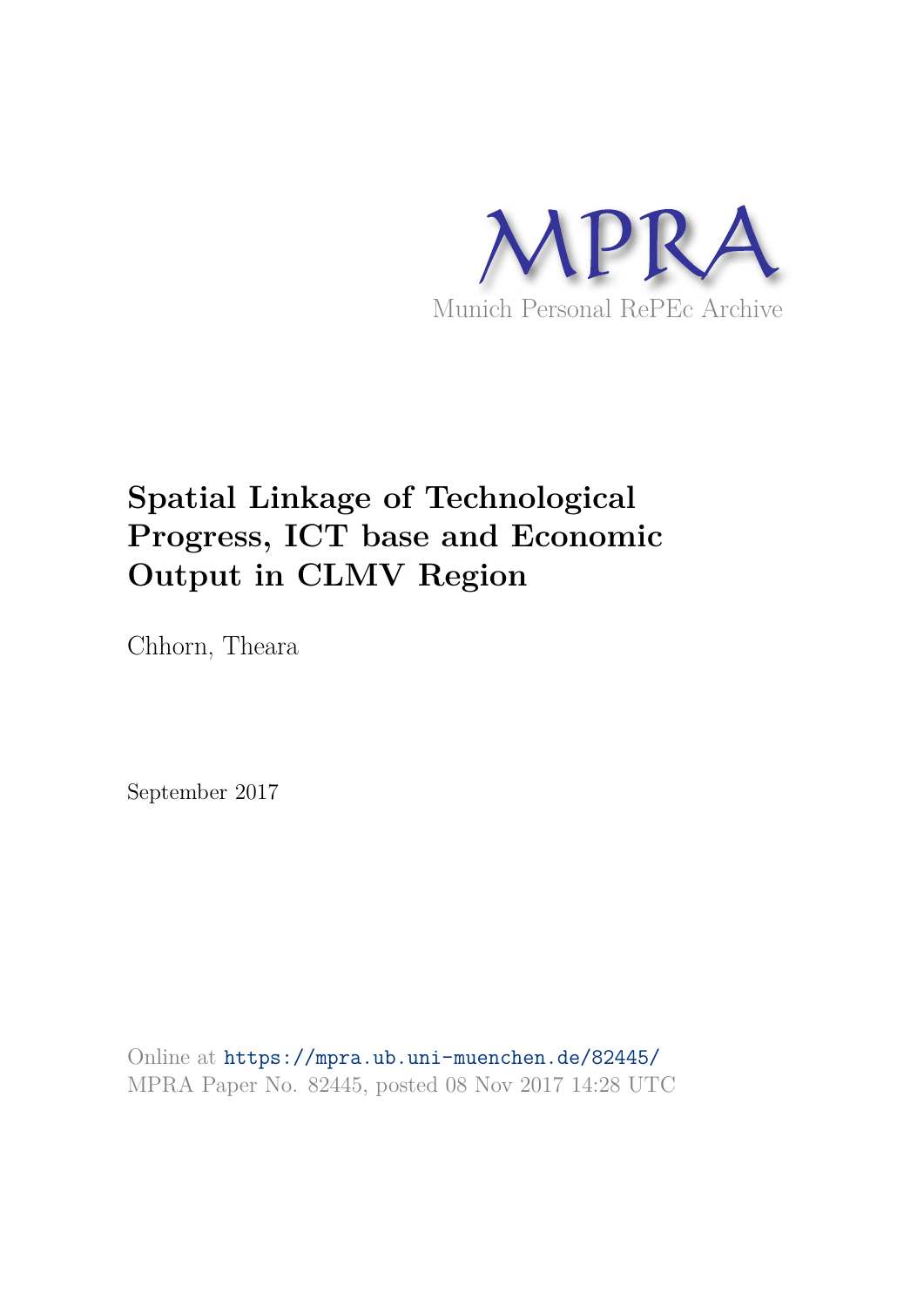### Spatial Linkage of Technological Progress, ICT base and Economic Output in CLMV Region

Theara Chhorn<sup>∗</sup>

November 6, 2017

#### Abstract

Rising technological progress and innovation, ICT base toward the era of modernization and globalization in developing countries has driven economic into the new structure of transitional development. The paper examines spatial linkage between technological progress and economic output in CLMV region during the observation period of 1995 to 2016. The conventional approach of RE and FE estimation with robust standard error, reveals the consistency of empirical outcomes. It yields the crucial role of technological progress, as the proxy of internet server connection and ICT, computer import products in boosting the structure of economic output which generate to the growth rate in CLMV region. The findings suggest policy maker in exerting policy toward climate investment and trade to bring the country into path of facilitating flows of capitals, goods and service, particularly the business structure in line with adopting the technological innovation.

Keyword: Technological Progress, Economic Output, Economic Significance Analysis, CLMV JEL classification: O3, CO1

<sup>∗</sup>Chiang Mai School of Economics, Chiang Mai University, theara.chhorn.research@gmail.com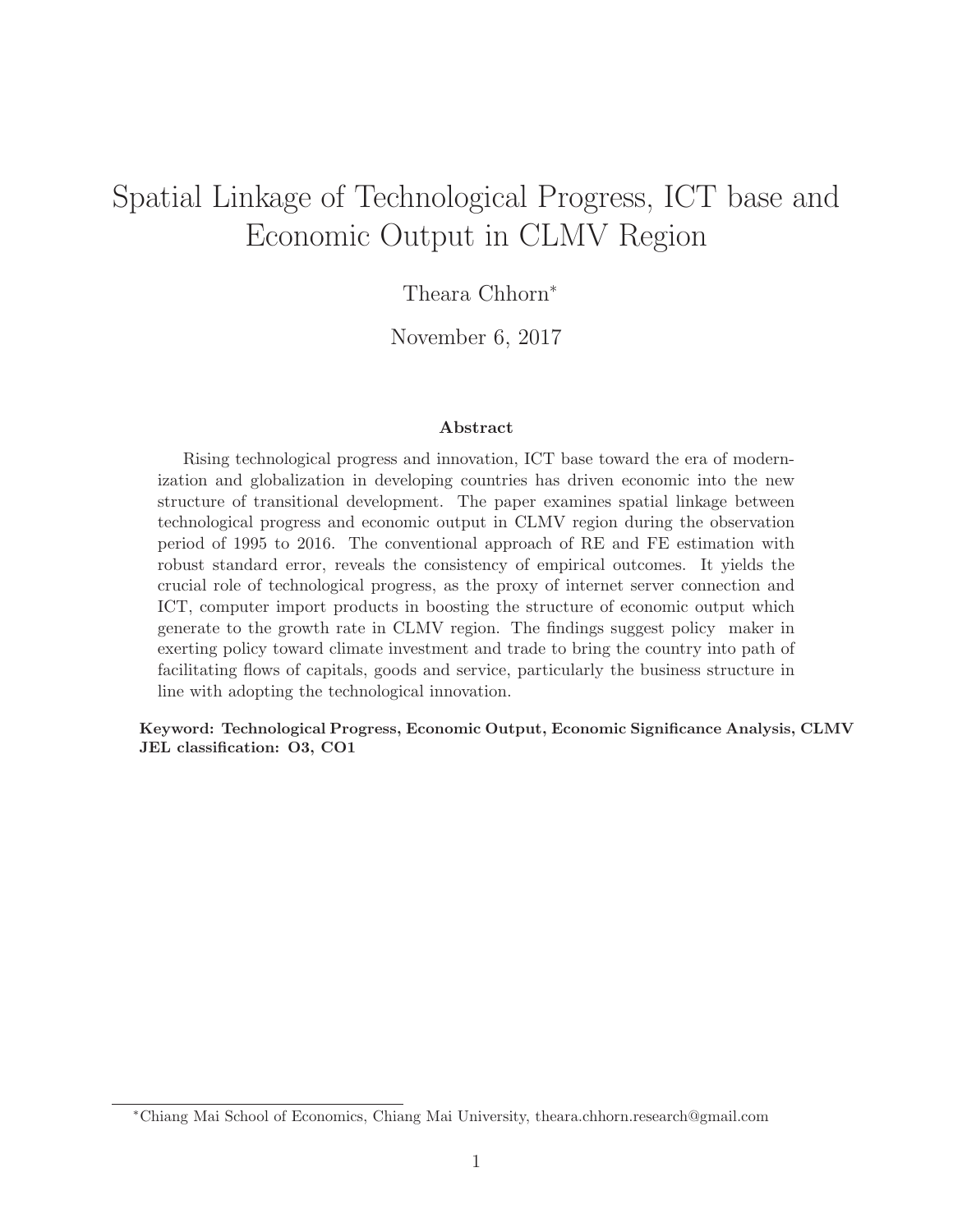#### INTRODUCTION

A state of change of human behavior in the era of modern economics, particularly the digitalization or simply the digital era has turned economy into the new path of transitional development in technological progress or information and communication technology (ICT) base. ICT in particular has transferred the economy in many structures such as reorganization of economics, globalization in trade, FDI or multinational enterprises (MNEs) which leads to enhance information and big data availability. In this context, access to the internet connection and servers has become a vital development tool for the country, particularly the developing one.

The so-called Fourth Industrial Revolution is a digital revolution that requires universal and reliable internet access; without it, many developing countries will not be able to fully participate in an increasingly mobile and digital-based economy. ICT plays a significant role in development of each economic sector, particularly during liberalization process, Saidi K. H. (2015). The theoretical framework suggest the crucial tool for the country to boost productivity via innovation in the factor production. The significance and positive relationship between ICT and economic growth found in the empirical studies of both developed and developing countries, Adak (2015), Ahmad J. S. et al., (2015), Alani (2012), Benhassen (2015), Hlya K. . (2015), M. Farhadi (2012), M. Farhadi (2012) and Niebel (2014).

The technological impacts primarily make a change in promoting innovation, raising productivity and simulating economic growth and therefore economic well-being of human beings, Ahmad J. S. et al., (2015). Beside this, it is enable economic, particularly enterprise and individual to use technologies more efficiently and facilitatively toward the cost reduction and enhancing productivity gains as well as good payoffs from investment Hlya K. . (2015), and Adak (2015). Moreover, technological development is an important factor increasing the growth rate of economy at macro level and profits and market shares of the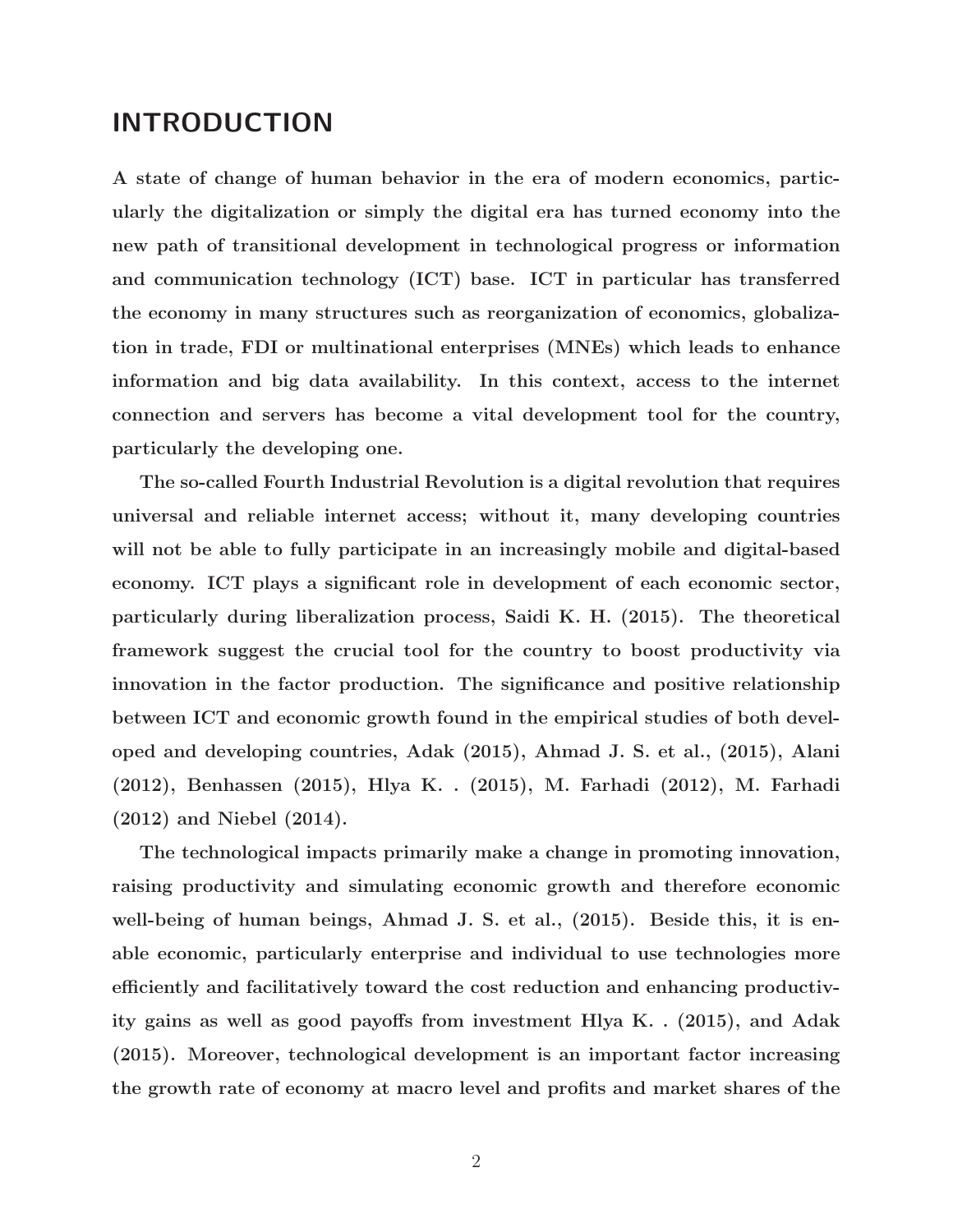firms at micro level Hlya K. . (2015). Precisely, ICT investments made by the private sector seem to have contributed significantly to the countrys growth compared to investments made by the government, M. Kuppusamy (2009). With a large cross section analysis, the diffusion of new technology has accelerated the pace of economic growth, Benhassen (2015) and M. Farhadi (2012). As the result, ICT or technological progress disclosed the strongly association to economic growth, made a better trade off between enterprise and individual usage.

Cambodia, Lao PDR, Myanmar and Vietnam, known as CLMV countries have been taking a ways longer for the nation to reform her economic and connect to the world through trade and financial liberation since 1986. With the total population of 168 million and GDP growth rate averagely approximates 7% per year, CLMVs market size is 267.33 billion USD, (World Bank, 2016). According to ASEAN Secretariat indicates that in 2015, combined merchandise trade amounted to USD 385.5 billion and contributed 16.9% to ASEANs total trade, compared with 14.1% in 2014. In the same period, foreign direct investment into the four countries totaled USD 17.4 billion, which constituted 14.6% of total inward direct investment to ASEAN.

The central research question of the study is to find out how essential technological progress generate economic output in CLMV region? And how the relationship matter?. Simply, the main objectives of the study are firstly to examine the spatial linkage between technological progress, ICT base and economic output. Secondly, is to measure economic significance toward estimated outcomes. Therefore, the organized structures of the study is designed as follows: 1st session is to demonstrate background and motivation of the study whereas the 2nd one is to present the stylized facts of technological progress and economic output. The 3rd session is to design the methodology and data description. The 4th session is to discuss the empirical outcomes and technical observations. The last session, say 5th is to make the concluding remarks and highlight some suggestions.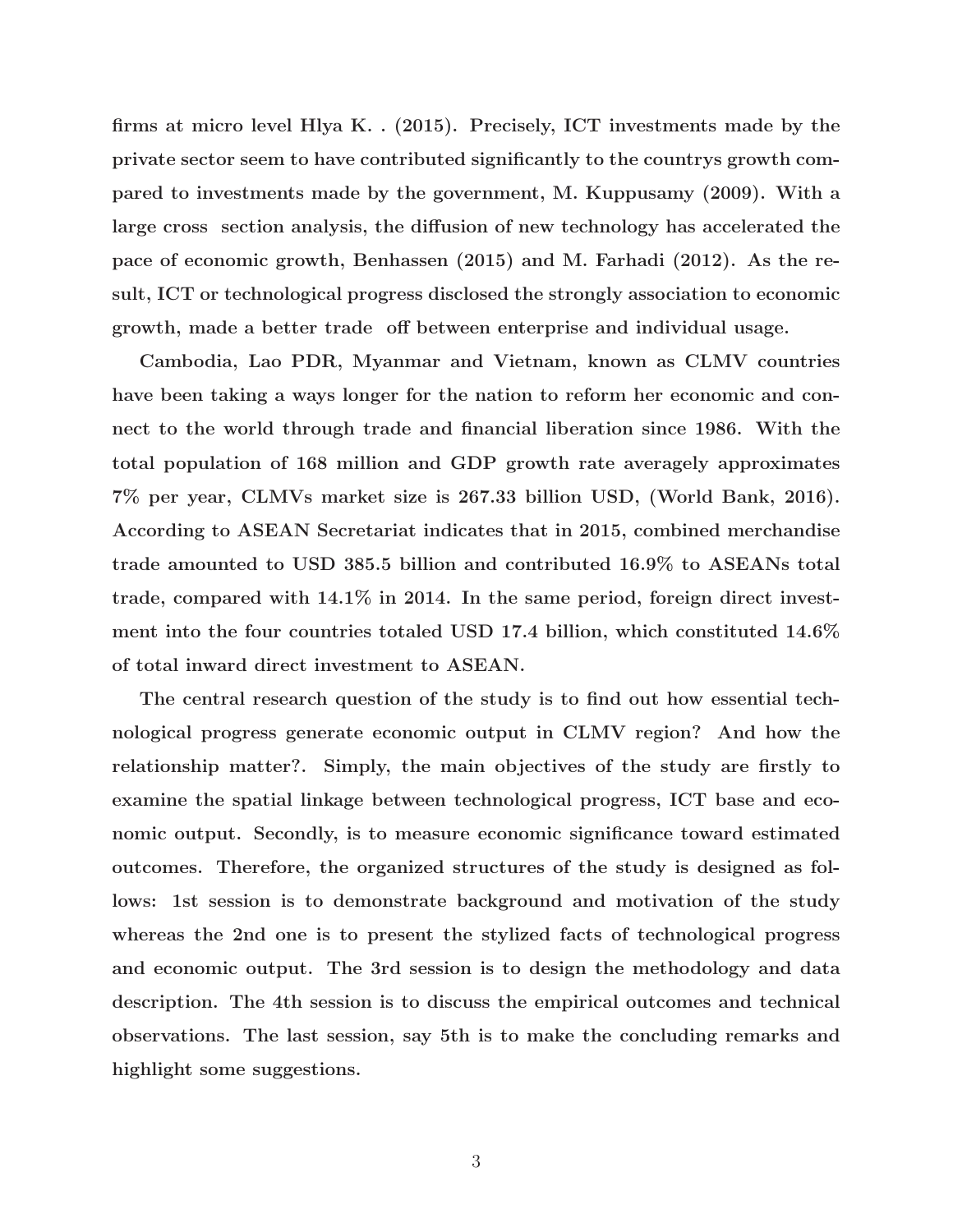# STYLIZED FACTS OF TECHNOLOGICAL PROGRESS AND ECONOMIC GROWTH

Robust economic output toward the population growth is essential if investment is economically equal to saving. This suggests the stock of saving supposedly becomes the pocket of investment. The phenomenon is emerged since the classical theory of R. Solow (1958) in line to growth model. Therefore, economic growth can accurately exist in the long term if research and development (R&D) throughout investment take into account, S. Peter (1989). Investment which presents the endogenous factor has been known as the endogenous growth model. It can be sustained in the long term due to level of innovation, especially innovation and investment in technology. The recent empirical studies put in plaint to investigate the impact of technological progress and investment, ICT base to economic output via both cross section and /or country level analysis.

The empirical analysis due to macro-level of technological progress or ICT base and economic growth in developing and emerging countries examines the comparability and generalizability of estimated results. Niebel (2014) denoted that investment in ICT are seen as a key driver of productivity growth. M. Kuppusamy (2009) carried out data from both the private and public sector over the period of 1992 2006 revealed that ICT investments undertaken have paid off albeit at different scale in different economic sectors. Those from private sector seem to have contributed mainly to the countrys growth as opposed to the governments investment. Thus, investment in ICT resulting in benefit to social well being due to greater ICT-enabled community that will translate to escalated economic growth. Adak (2015) revealed similarly that there is a significant effect of technological progress and innovation on economic growth in Turkey. Hlya K. (2015) stated that technological development made the very important contributions to the economic and social-cultural life. Additionally, Alani (2012) pointed that growth in technological progress resulted in economic growth, whereas it increases either in capital productivity or labor productivity.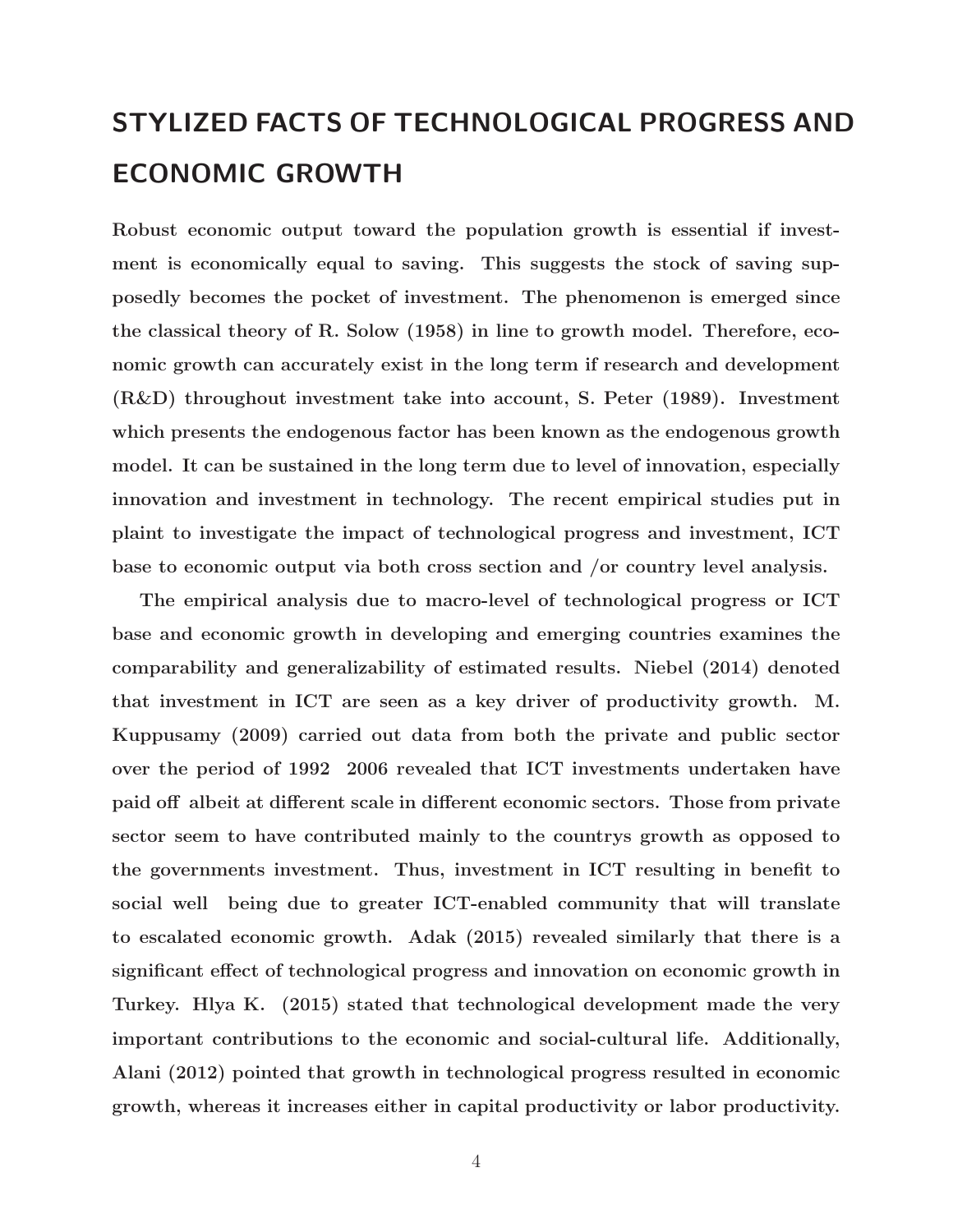With the large cross sections of 50 ICT import countries, Khuong Vu,  $(n.d.)$ suggested that ICT investment has a significant impact on economic growth not only as traditional investment, but also as a boost to efficiency in growth. In addition, this proposed that more a higher level of ICT capital stock per capita allowing an economy to achieve a higher growth rate for given levels of growth in labor and capital inputs. Similarly, M. Farhadi (2012) applied dynamic panel data based on GMM method from 159 countries over the period 2000 to 2009 indicated that there is a positive relationship between growth rate of real GDP per capita and ICT. Yet, with 43 countries over the period 1995-2011, Benhassen (2015) suggest a positive and significant relationship.

#### METHODOLOGY

### Data Source and Calculation

Our data obtains from World Development Indicator (WDI), the World Bank. The study uses GDP per capita growth rate as the proxy of explained variable, representing as the economic output. Internet server connection  $(\%/r \cdot r \cdot \delta)$ population) and computer, communication and ICT ( $\%$  of export) are the explanatory variable, denoting as the proxy of technological progress. To capture the causal effect in the system equation, other controlled variables such trade openness, investment flow (FDI) and inflation rate (as the proxy of CPI) are included in our analysis. The sample observations are converted to the nature of logarithm. Therefore, the descriptive statistics presents in appendix 1 in the last session. Additionally, the study scatters GDP per capita to internet and import computer and other communication service in graphical illusion. The graphic somehow demonstrates in the following figure.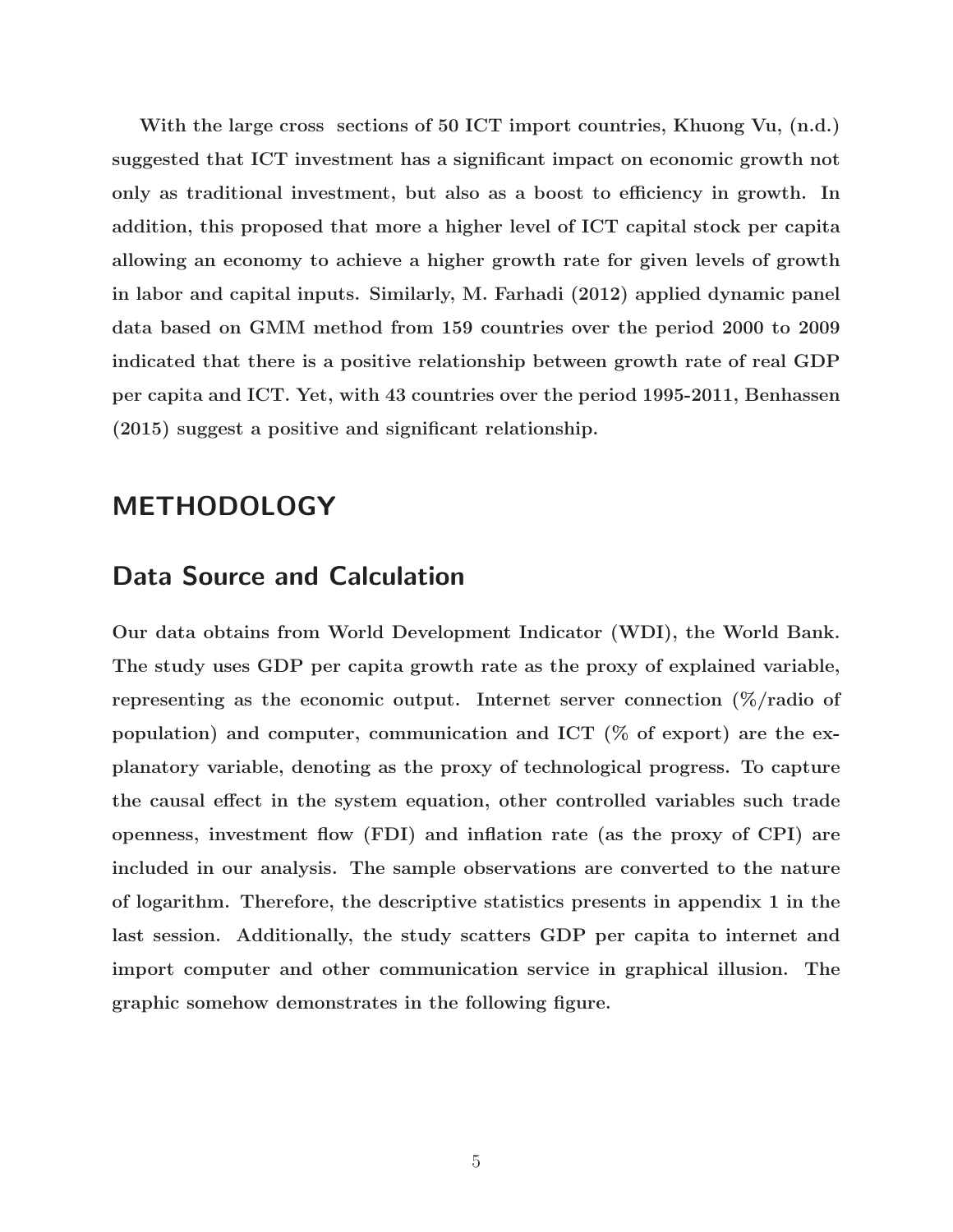### EMPIRICAL METHODOLOGY

Due to an increasing of internet connection and usages in CLMV region and capturing from existing literature reviews, the study derives the specification function of the linkage between technological progress and economic output towards the controlled variables as follows:

$$
\log y_t = \alpha + \beta \log T ech_{it} + \phi W'_{it} + \mu_{it} \tag{1}
$$

where,

- $y_{i,t}$  is per capita GDP growth rate at time t and cross section i
- $Tech_{it}$  denotes technological progress, used as the proxy of internet connection and computer, ICT import as % of total import
- $\bullet \; W_{it}^{'}$  is a matrix of controlled variables, employed some crucial variables such as foreign direct investment (FDI) as the percentage of GDP  $(\%)$ , trade openness and inflation rate (CPI)
- $\mu_{it}$  distribution whereas mean and variance,  $N(0, 1)$

The baseline model including and excluding control variable simultaneously is employed. The other models incorporating dummy variables and interacting with the proxy of technological progress to examine differential effects from individual country of Cambodia, Lao PDR, Myanmar and Vietnam are adopted. Yet, to examine effect from individual country and time dummy applying as binary variable, say 0 and 1, the study subscripts its function as follows: lets consider country dummy  $CD<sub>r</sub> = 1$  for r equates to the evaluated country, as example  $CD_r = 1$  if  $r=cambodia$  and 0 otherwise. As the result, we denote as follows:

$$
Country_{dummy} = \theta_{rt}CD_r \tag{2}
$$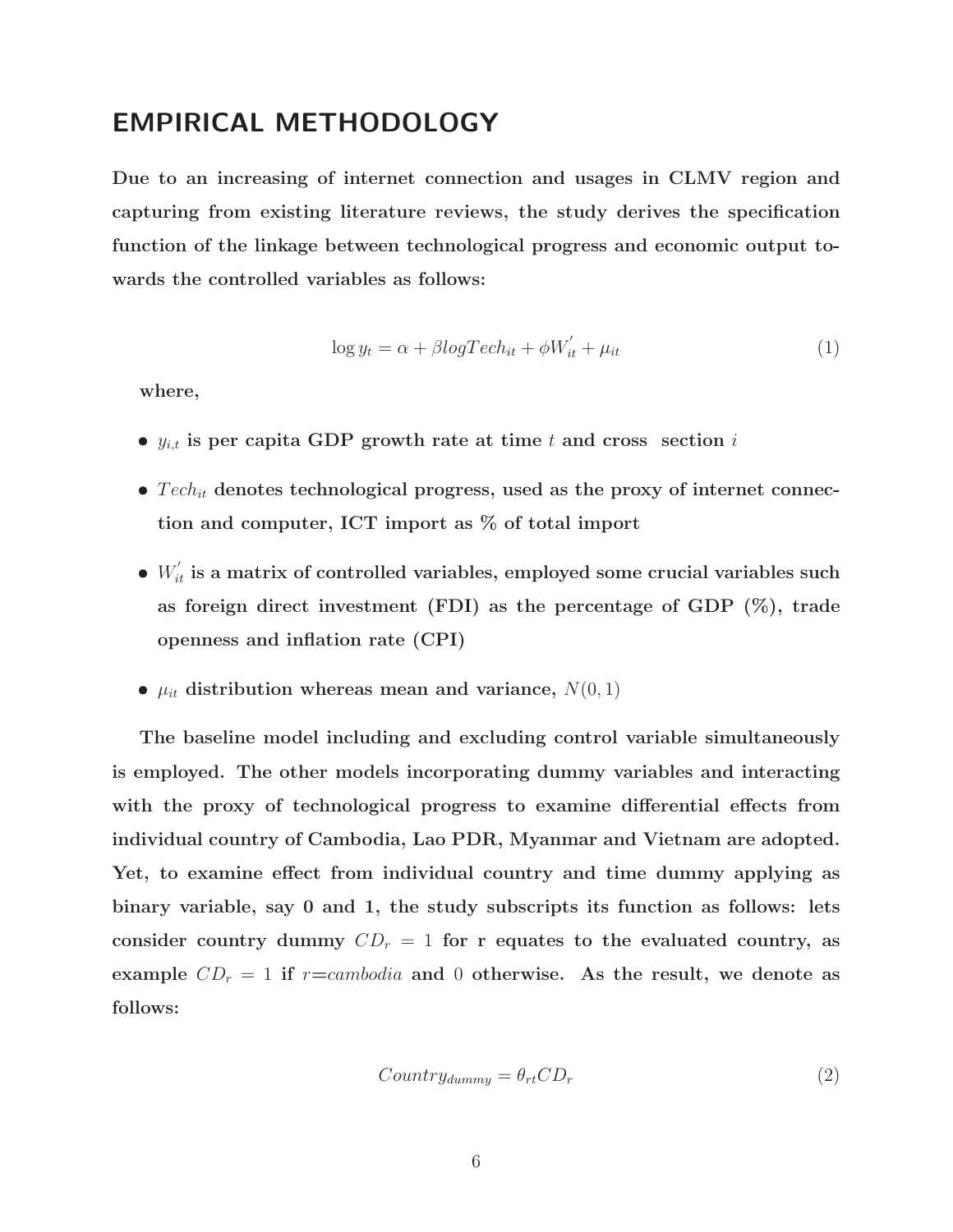Where, country dummy,  $CD_r$  and  $r = 1, R$  is dummy variable taking number 1 for country r, and 0, otherwise. More importantly, FDI, trade per capita, broad money supply and domestic credit provided to private sector are adopted as country dummy in line with multiplying by its own determined factors of globalization and financial development variable. Again, it calculates as multiplying to country dummy variable. With regard to time dummy, lets denote  $_iT_i$ as time trend effect or time dummy where  $_j$  is the parameters of time trend,  $T_i$ . It equals to 1 on year j and 0 otherwise. For any given year j, denotes the function by setting  $T_j = 1$  for j equates to determined period and 0 otherwise. As the result, we get an expression as follows:

$$
Time_{dummy} = \sum_{j=1}^{T-1} r_j T_j \tag{3}
$$

From equation (1), (2) and (3), we can accordingly rewrite a new specification function of technological progress and economic output in CLMV region as follows:

$$
\log y_t = \alpha + \beta \log T ech_{it} + \phi W'_{it} + \theta_{rt} CD_r + \sum_{j=1}^{T-1} r_j T_j + \mu_{it}
$$
\n
$$
\tag{4}
$$

Equation (1) and (4) will estimate throughout panel data models, namely fixed effect (FE) and random effect (RE) estimator as well as maximum likelihood estimation (MLE). Therefore, the brief description of panel data model explains as follows. Lets consequentially consider an explained variable,  $y_t$  and a set of explanatory variables,  $x_{it}$  at time t and cross section i. Controlled variable,  $W_{it}^{'}$  incorporates in the regression equation. Accordingly, we get the regression equation toward the panel data analysis as follows:

$$
y_{i,t} = \alpha + \beta x_{it} + \psi w_{it}^{'} + v_i + \epsilon_{it}
$$
\n
$$
\tag{5}
$$

Where,  $\alpha$  is constant term and  $\mu_{it} = v_i + \varepsilon$  is a random effect across the country. From simple equation (5), Hsiao C., (1986) discloses that pooled OLS estimator takes into account the country specific effect; accordingly panel data models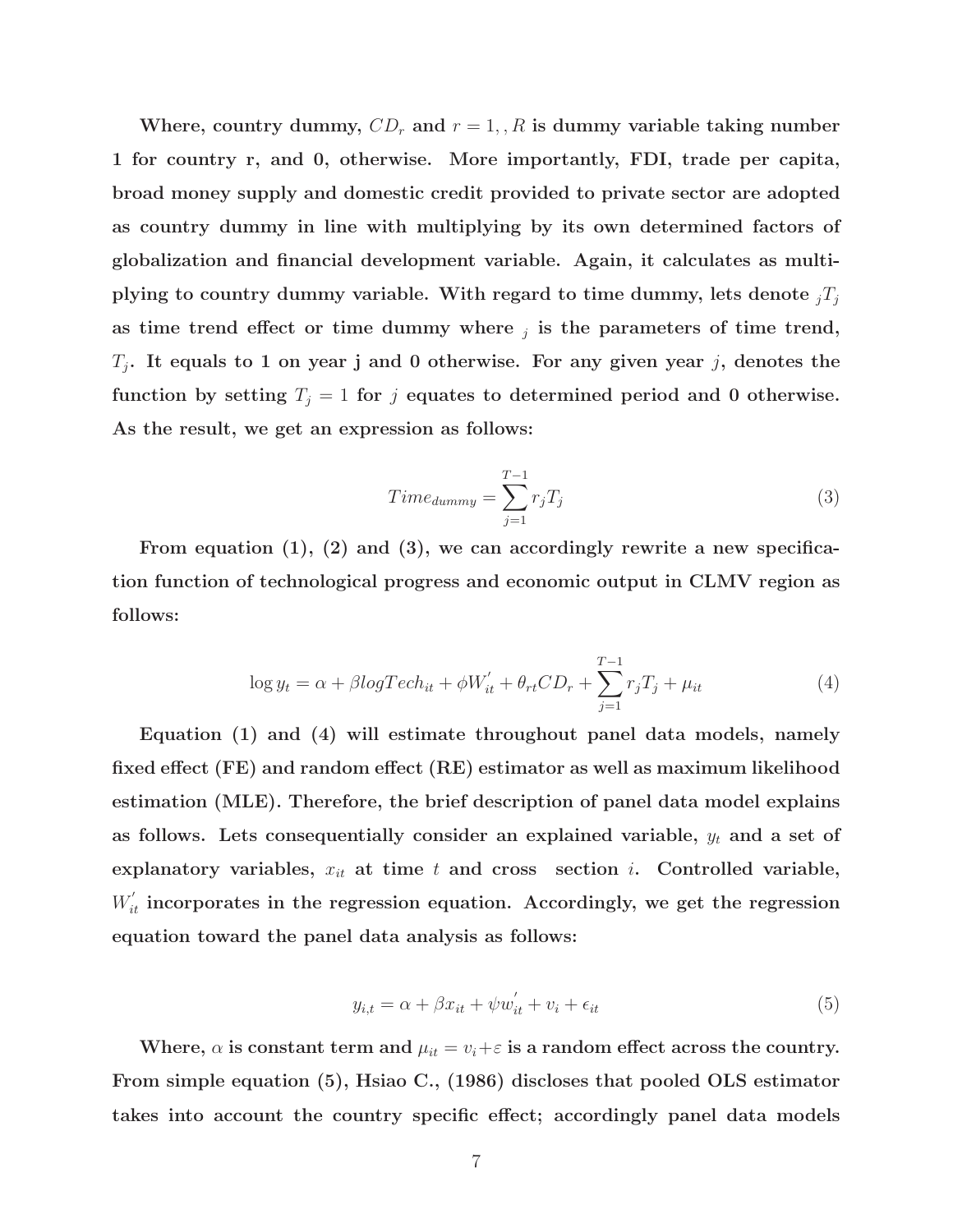based on FE and RE estimator use to eliminate those problems by considering the assumptions as follows. FE assumes that the slops are common and differ in intercept and allows for unobservable country heterogeneity whereas in RE estimator, it considers unobservable country heterogeneity effect but flexible of variation across the entities. Unlike FE, RE estimator incorporates these effects into error term which is assumed to be uncorrelated with dependent variable, Hsiao C., (1986). It is worth noting that, since time-invarying variables such as distance and common languages as well as religion were removed in FE estimator for which leaded to be less efficiency. Accordingly, to eliminate that issue, RE estimator takes into account. In addition, to select whether FE or RE estimator is appreciated, Hausman (1978). The null hypothesis is that difference in coefficients not systematic and vice versa for an alternative one.

The equation (1) and (4) will estimate throughout RE and FE and estimator toward diagnostic test of Breusch-Pagan / Cook-Weisberg test for heteroskedasticity as well as Hausman specification test. Still, the robustness of standard error (SE) in increasing an accuracy of estimation is applied. Economic significance analysis is calculated due to estimated coefficients from all proposed models. Last but not least, to capture more detail of panel data approach, they can be found in Hsiao (1986), Hausman (1978), C. Hsiao (2003), Baltagi (2008), Jeffrey M. Wooldridge (2009), Manning (1998) and W. H. Greene (2012).

#### EMPIRICAL ESTIMATED RESULTS

In this session, the study aims at discussing the empirical outcomes from the baseline regression model. Three estimators, namely FGLS, RE, FE and MLE are adopted to estimate equation (1) and (4) in line with controlling dummy variables of cross section term. It is such the idea of multiplying variable by cross section to technological progress one. The results show in table 1 and 2 for the estimations without robust standard error and table 3 and 4 for those with robust standard error.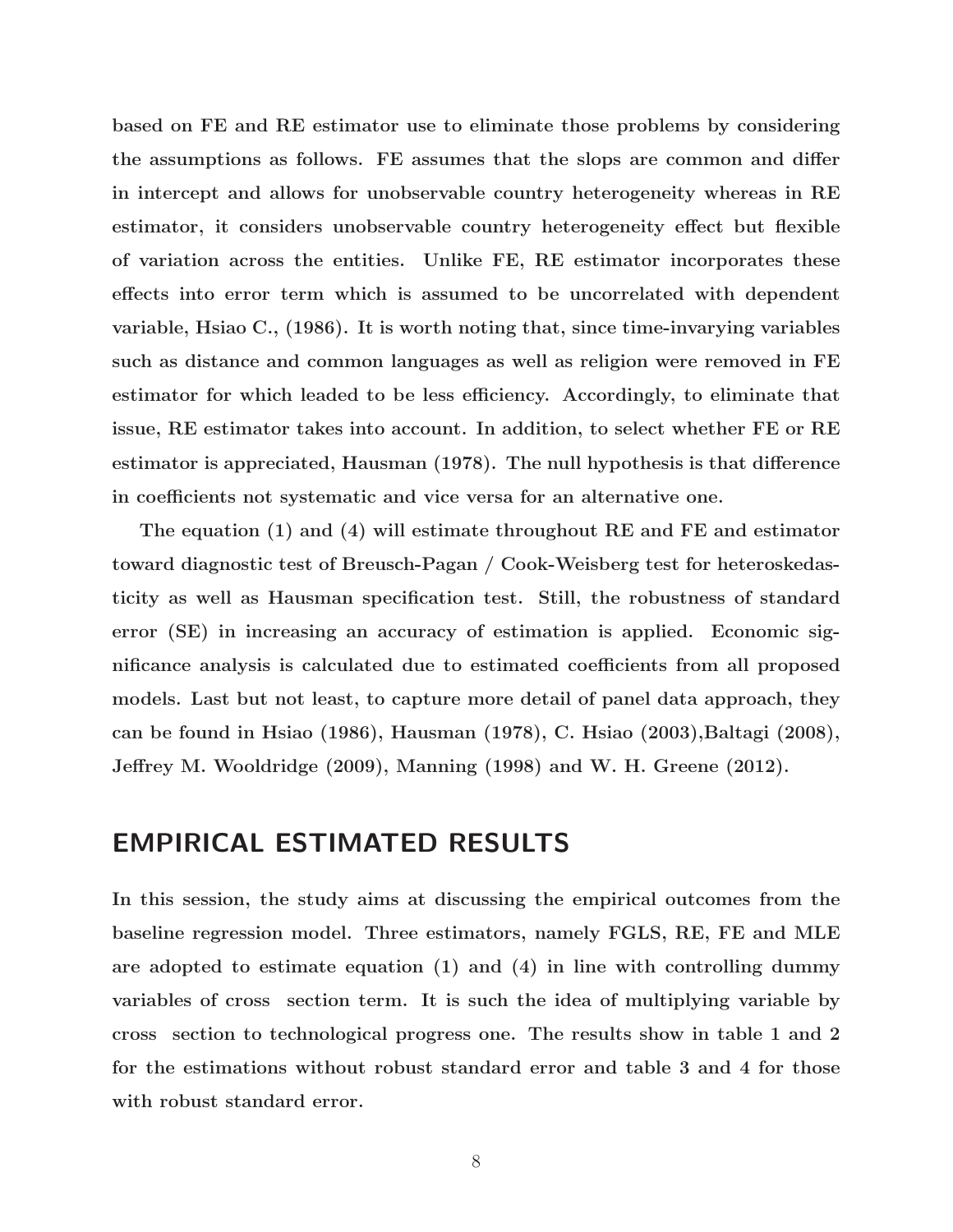#### Primarily Results

Overall statistical significance of the estimation perfectly explains due to F statistics value for all tables. This suggests the proposed estimation methods and models are econometrically modified. Table 1 reports that model (1), (2) and (3), the study estimates the proxy of technological progress of internet server with and without controlled and dummy variables. The model (4), (5) and (60, the study takes import of computer and ICT product as the proxy variables. It estimates with and without controlled and dummy variables as same as model  $(1)$  to  $(3)$ . Model  $(1)$ ,  $(2)$  and  $(3)$  reveals a statistical significance of internet server to economic output by positive relationship. This suggests that 1% changes of internet server, make an increase of 0.10%, 0.05% and 0.038% in economic output in CLMV region. It discloses the idea of rising investment in ICT from which connected to internet in the recent period. Model (4), (5) and (6) reflect association to economic output by negative sign. The reason is due to the facts that country in CLMV region is those of importation country, particularly Cambodia and Myanmar, there is trade deficit nearly the last decade. Thus, a big among of import results in decreasing economic out if government expenditure or population somehow excludes and unpracticed. Looking closely to controlled variables such as FDI, trade and CPI are positively associated to economic growth with a statistical significance. Simply, this reflects the sense of rising capital flows into CLMV region as well as other developing world after global financial crisis in 2009. Year on year, FDI approximates nearly 18% contributing to ASEAN (source in 2015). CPI is negatively affected to economic output. Yet, we can see the facts of rising world fuel price which cause to augment in price level. Nevertheless, inflation rate does not cause in decreasing economic growth since in CLMV countries the gap of overall price level is relatively and comparatively modest, approximated annually and averagely 3.5%. It somehow indicates the better crack for investment and trade, particularly the nearby neighbors. Turning to FGLS result, it is similar to those of table 1. it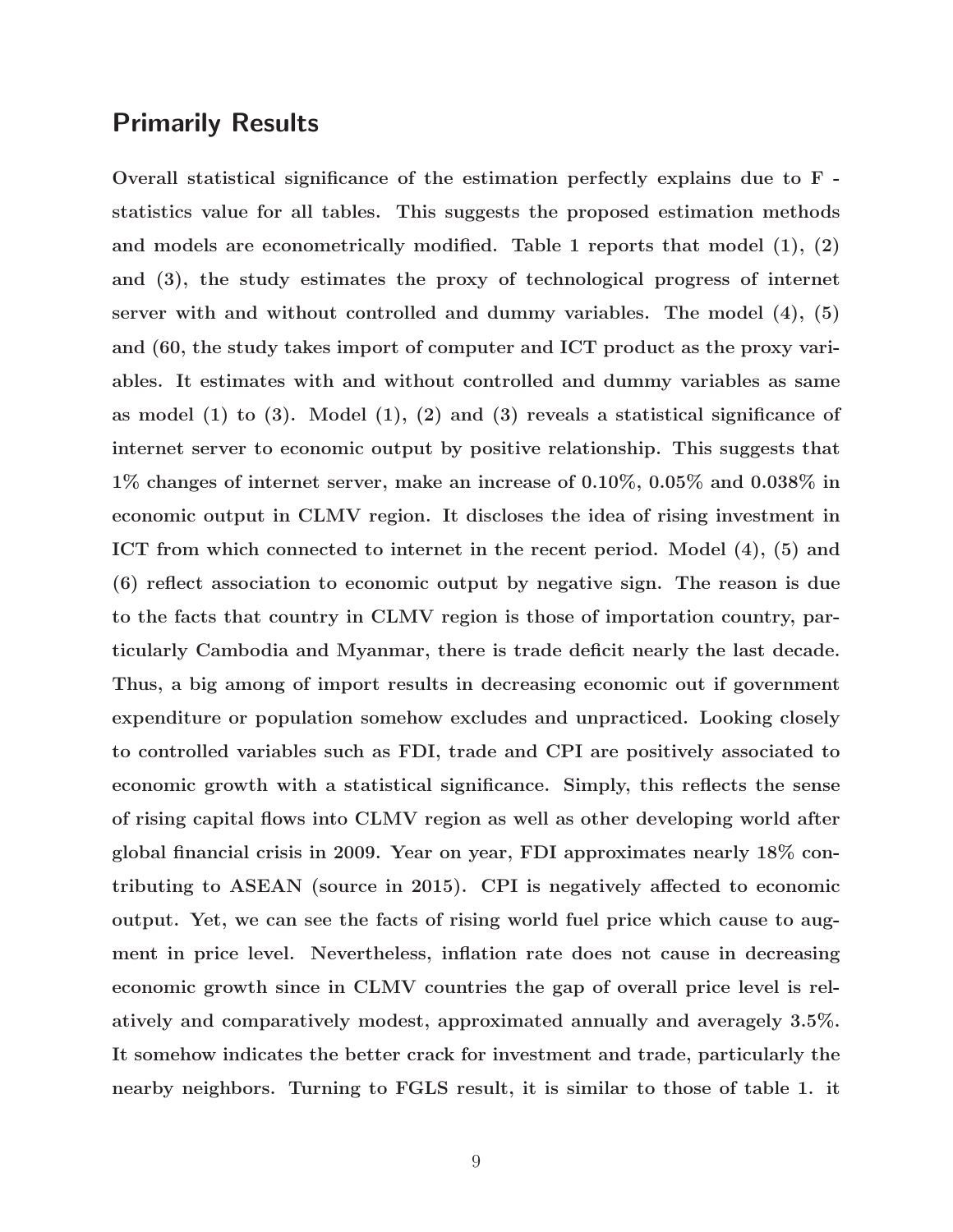discloses significance explanation at 1% for all proposed models. The statistical significance of explaining economic output remains constantly. Internet server is positively relation to economic output at 1% level of significance. It reflects what the World Bank stated in 2017 that progress is possible. Effective ICT policy reform can trigger greater private investment in broadband infrastructure and make Internet access more affordable . Computer is remain negatively associated. Controlled variables are constantly and positively impacted to economic output. More importantly, with respect to dummy effect as multiplying to country and technological progress variables indicates negatively relationship in explaining economic output. Few variables are dropped due to the correlation (nearly singular matrix).

#### Robustness Checks

The study now reports the empirical outcomes of robust standard error (SE) in table 3 and 4. Table 3 shows internet server is remain positively and statistically significance in explaining economic output. Controlled variables lost its explanation if we estimate the baseline regression equation separately between technological progress and explained variable. Conversely, it does whereas the full specification function estimates simultaneously. Our key variables of interest are internet connection server since the central research question and objective of the study is to examine its linkage to economic output. More importantly, controlled variables such as FDI, trade openness and CPI jointly relates in explaining economic output as well. Furthermore, the estimated magnitudes of the parameters tend to be stable across different model specifications. This findings encourages since it indicates the robustness of our estimated parameters, and hence, a lower risk that our estimates are biased once stated by Levine et al., (2000), Beck and Levine (2004) and Gemma Estrada (2010) in their study of factor productivity growth. Overall, our evidence fits perfectly in line with the empirical literature, which suggests the technological progress measured by in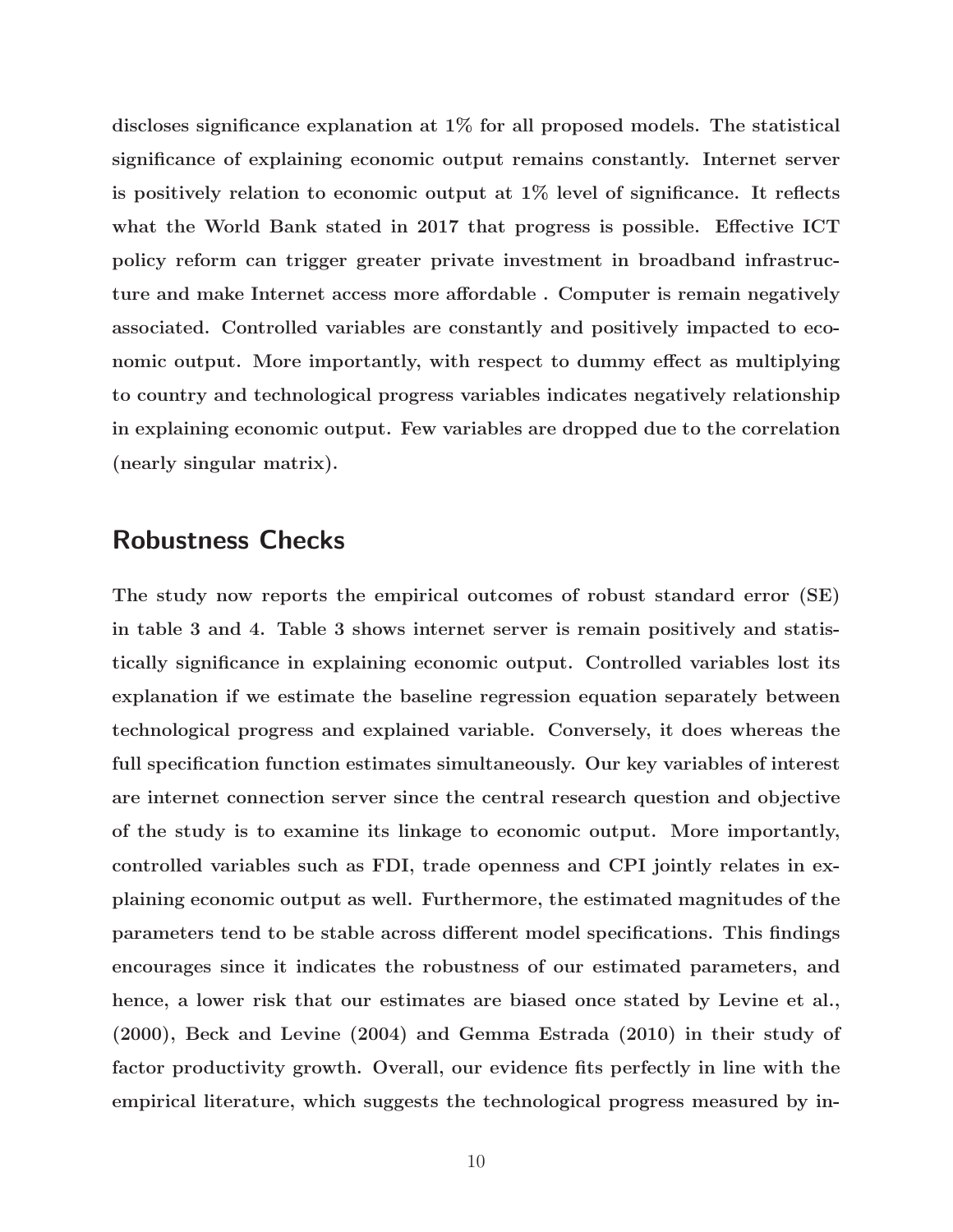ternet connection to server and importation of computer and communication plays a significance and essential role in boosting economic output and growth.

#### Economic Significance Analysis

Next, the study turns measure the estimated regression of the significant factors into economic significance analysis. It says a dubbed the economic significance of a one - standard deviation increase of variable. It calculates from multiplying of the estimated coefficient of the variable and its standard deviation (SD). The largest and smallest impact presents in figure 2. Economic output is largely driven by internet based technology followed by FDI, trade openness and inflation rate. This suggests the key important role of economy where has adopted the transformation of usage ICT both in trade and investment form. Furthermore, it refines that these countries posted strong growth in internet user numbers over the past 12 months, with users in Laos up an impressive 83% year-on-year versus January 2016. Cambodia also at the lower end of the regional rankings also posted strong growth, with internet users growing by 43% over the course of 2016 to reach 45% penetration in January 2017, Kemp (2017).

#### CONCLUSIONS

The empirical analysis yields the evidence that is strongly supportive of the positive linkage between technological progress measured as internet connection and economic output. Our findings indicate that overall technology investment followed by FDI, trade and CPI exerts a significant and positive effect on real per capita GDP growth in CLMV region during the observed period. The evidence is robust and consistent across different specifications for cross sectional analysis towards the decomposition data into dummy effect between cross - section and determinant variable itself. Yet, there are a number of key messages which emerged from our empirical analysis for CLMVs policymakers. Above all, it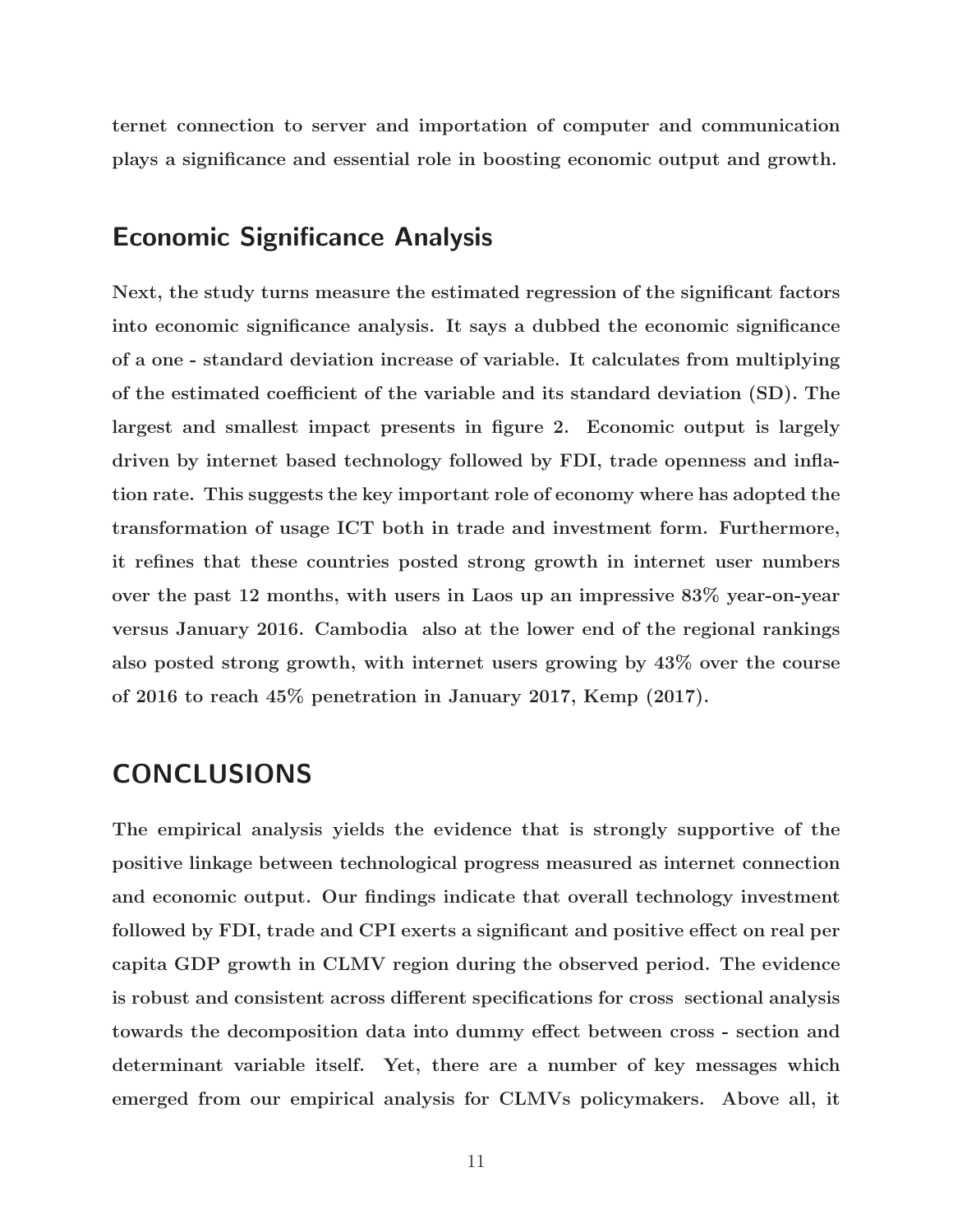suggests that it will be a key ingredient of the regions medium- and long-run growth. Another important means of furthering technology investment is to accelerate climate investment and trade via technological means in addition to augmenting the supply of investment in ICT, foreign investors often bring in new technology, management, and boost the domestic economys productivity and efficiency.

#### ACKNOWLEDGMENTS

Author would like to thank for two anonymous editors helping to review and commend the paper to be more accuracy / academic inside.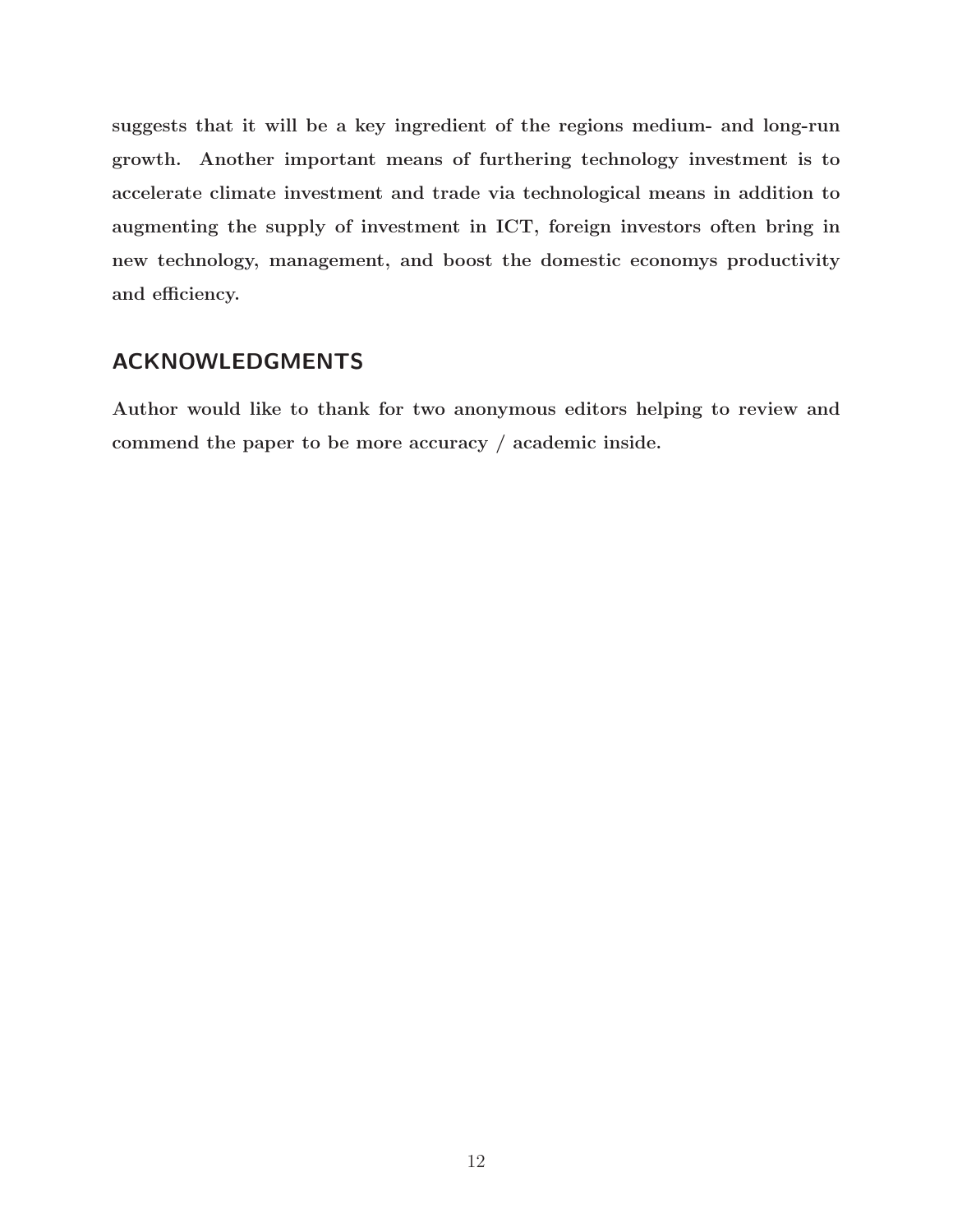| Economic output             | RE model    |             |            |            |             |                |
|-----------------------------|-------------|-------------|------------|------------|-------------|----------------|
|                             | (1)         | (2)         | (3)        | (4)        | (5)         | (6)            |
| <b>FDI</b>                  |             | $0.078***$  | $0.066***$ | $0.117**$  | $0.120***$  | $0.043*$       |
|                             |             | (3.88)      | (3.98)     | (3.02)     | (3.5)       | (2.55)         |
| Trade                       |             | 0.018       | $0.021*$   | $0.053**$  | $0.065***$  | $0.024^{\ast}$ |
|                             |             | (1.53)      | (2.06)     | (2.62)     | (3.76)      | (2.4)          |
| <b>CPI</b>                  |             | $0.353***$  | $0.380***$ | $0.393***$ | $0.381***$  | $0.364***$     |
|                             |             | (7.56)      | (8.73)     | (11.45)    | (12.36)     | (5.77)         |
| Internet server connections | $0.107***$  | $0.051***$  | $0.038***$ |            |             | $0.054***$     |
|                             | (18.33)     | (6.85)      | (6.18)     |            |             | (3.82)         |
| Internet x Cambodia         |             |             | $0.055***$ |            |             | $0.024^{\ast}$ |
|                             |             |             | (6.0)      |            |             | (2.08)         |
| Internet x Lao              |             |             | $-0.005$   |            |             | $-0.054***$    |
|                             |             |             | $(-0.43)$  |            |             | $(-3.94)$      |
| Internet x Myanmar          |             |             | $0.005\,$  |            |             |                |
|                             |             |             | (0.57)     |            |             |                |
| Computer                    |             |             |            | $-0.079*$  | $-0.059$    | $-0.105***$    |
|                             |             |             |            | $(-2.03)$  | $(-1.55)$   | $(-4.33)$      |
| Computer x Cambodia         |             |             |            |            | $-0.220***$ | $-0.146***$    |
|                             |             |             |            |            | $(-8.25)$   | $(-10.05)$     |
| Computer x Lao              |             |             |            |            | $-0.016$    | $-0.009$       |
|                             |             |             |            |            | $(-0.62)$   | $(-0.74)$      |
| Constant                    | $6.763***$  | $5.062***$  | $4.962***$ | $4.918***$ | $5.122***$  | $5.540***$     |
|                             | (97.43)     | (22.46)     | (22.81)    | (16.71)    | (25.18)     | (19.17)        |
| Time dummy                  | Yes         | Yes         | Yes        | Yes        | Yes         | Yes            |
| Cross-section dummy         | Yes         | Yes         | Yes        | Yes        | Yes         | Yes            |
| Fitted model                | $124.56***$ | $175.19***$ | 208.67***  | $83.12***$ | $115.75***$ | $177.77***$    |
| Observations                | 73          | 72          | 72         | 57         | $57\,$      | $51\,$         |

Table 1: Technological progress regression, internet server connections

Source: Authors estimates

13

Note: t-statistics in parentheses and \*\*\* p<0.1, \*\* p<0.05 and \* p<0.1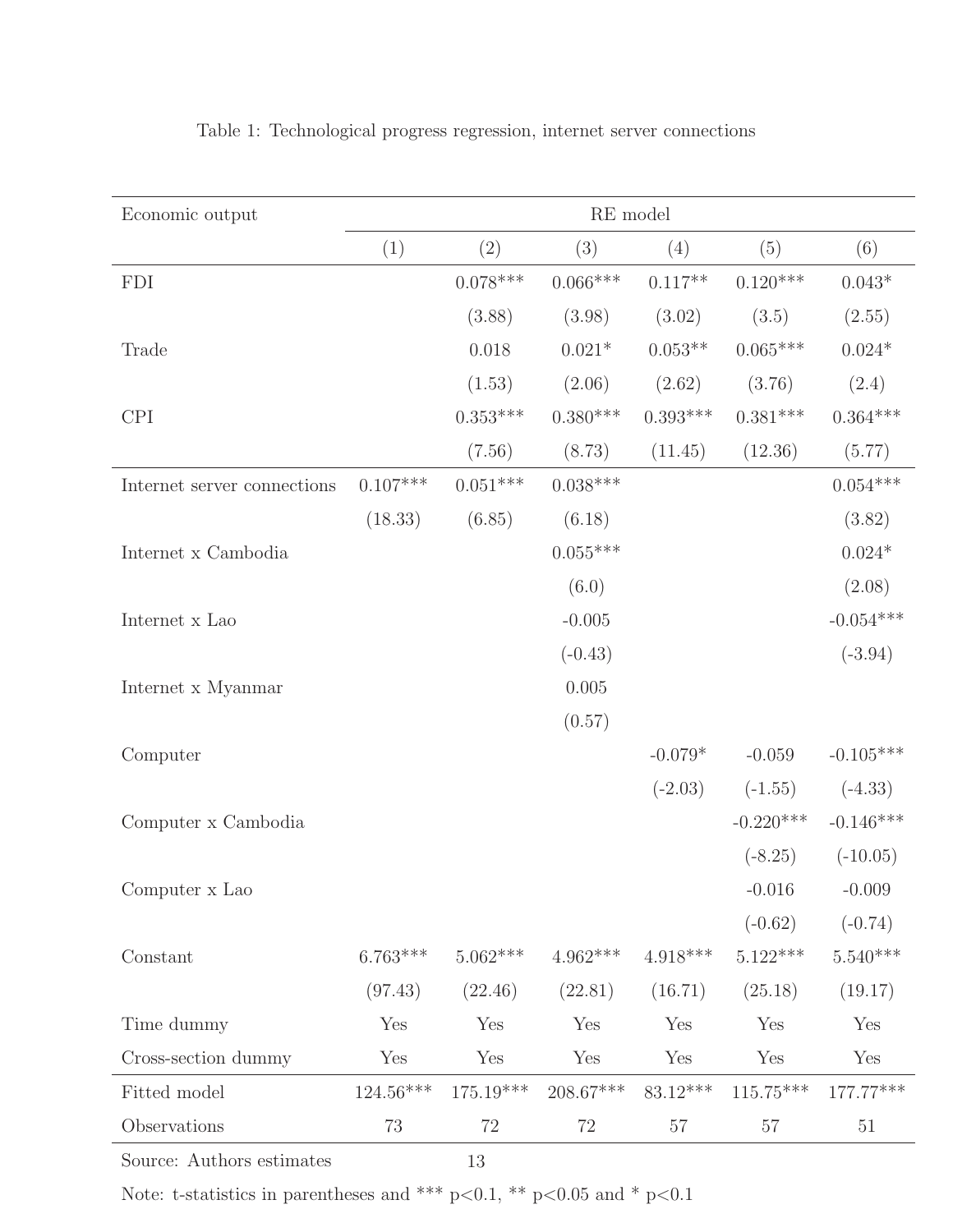| Economic output             | FE model   |             |              |            |             |                |
|-----------------------------|------------|-------------|--------------|------------|-------------|----------------|
|                             | (1)        | (2)         | (3)          | (4)        | (5)         | (6)            |
| <b>FDI</b>                  |            | $0.0796***$ | $0.0674***$  | $0.120**$  | $0.107**$   | $0.042*$       |
|                             |            | (3.82)      | (3.82)       | (2.96)     | (3.29)      | (2.36)         |
| Trade                       |            | 0.02        | $0.022*$     | $0.057**$  | $0.049**$   | $0.025^{\ast}$ |
|                             |            | (1.63)      | (2.06)       | (2.69)     | (2.88)      | (2.4)          |
| <b>CPI</b>                  |            | $0.356***$  | $0.383***$   | $0.393***$ | $0.350***$  | $0.433***$     |
|                             |            | (7.37)      | (8.33)       | (10.99)    | (11.58)     | (5.39)         |
| Internet server connections | $0.107***$ | $0.051***$  | $0.093***$   |            |             | $0.102***$     |
|                             | (18.07)    | (6.56)      | (9.37)       |            |             | (5.26)         |
| Internet x Lao              |            |             | $-0.06***$   |            |             | $-0.131***$    |
|                             |            |             | $(-4.82)$    |            |             | $(-5.47)$      |
| Internet x Myanmar          |            |             | $-0.05***$   |            |             | $-0.064**$     |
|                             |            |             | $(-4.35)$    |            |             | $(-3.38)$      |
| Internet x Vietnam          |            |             | $-0.0548***$ |            |             |                |
|                             |            |             | $(-5.63)$    |            |             |                |
| Computer                    |            |             |              | $-0.0799$  | $-0.706***$ | $-0.056$       |
|                             |            |             |              | $(-1.97)$  | $(-5.74)$   | $(-1.15)$      |
| Computer x Cambodia         |            |             |              |            |             | $0.174\,$      |
|                             |            |             |              |            |             | (1.05)         |
| Computer x Lao              |            |             |              |            | $0.618***$  | $-0.094$       |
|                             |            |             |              |            | $-4.98$     | $(-1.51)$      |
| Computer x Myanmar          |            |             |              |            | $0.808***$  |                |
|                             |            |             |              |            | $-5.47$     |                |
| Constant                    | $6.760***$ | $5.037***$  | $4.938***$   | $4.895***$ | $5.674***$  | $4.819***$     |
|                             | (391.13)   | (24.15)     | (23.75)      | (20.11)    | (23.36)     | (11.69)        |
| Time dummy                  | Yes        | Yes         | Yes          | Yes        | Yes         | Yes            |
| Cross-section dummy         | Yes        | Yes         | Yes          | Yes        | Yes         | Yes            |
| Adjust r square             | 0.7534     | 0.6673      | 0.7242       | 0.3254     | 0.388       | 0.039          |
| Fitted model                | 326.53***  | 194418***   | 176.95***    | $49.56***$ | $57.13***$  | $124.35***$    |
| Observations                | $73\,$     | 72          | 72           | $57\,$     | $57\,$      | $51\,$         |

Table 2: Technological progress regression, ICT and computer import

Source: Authors estimates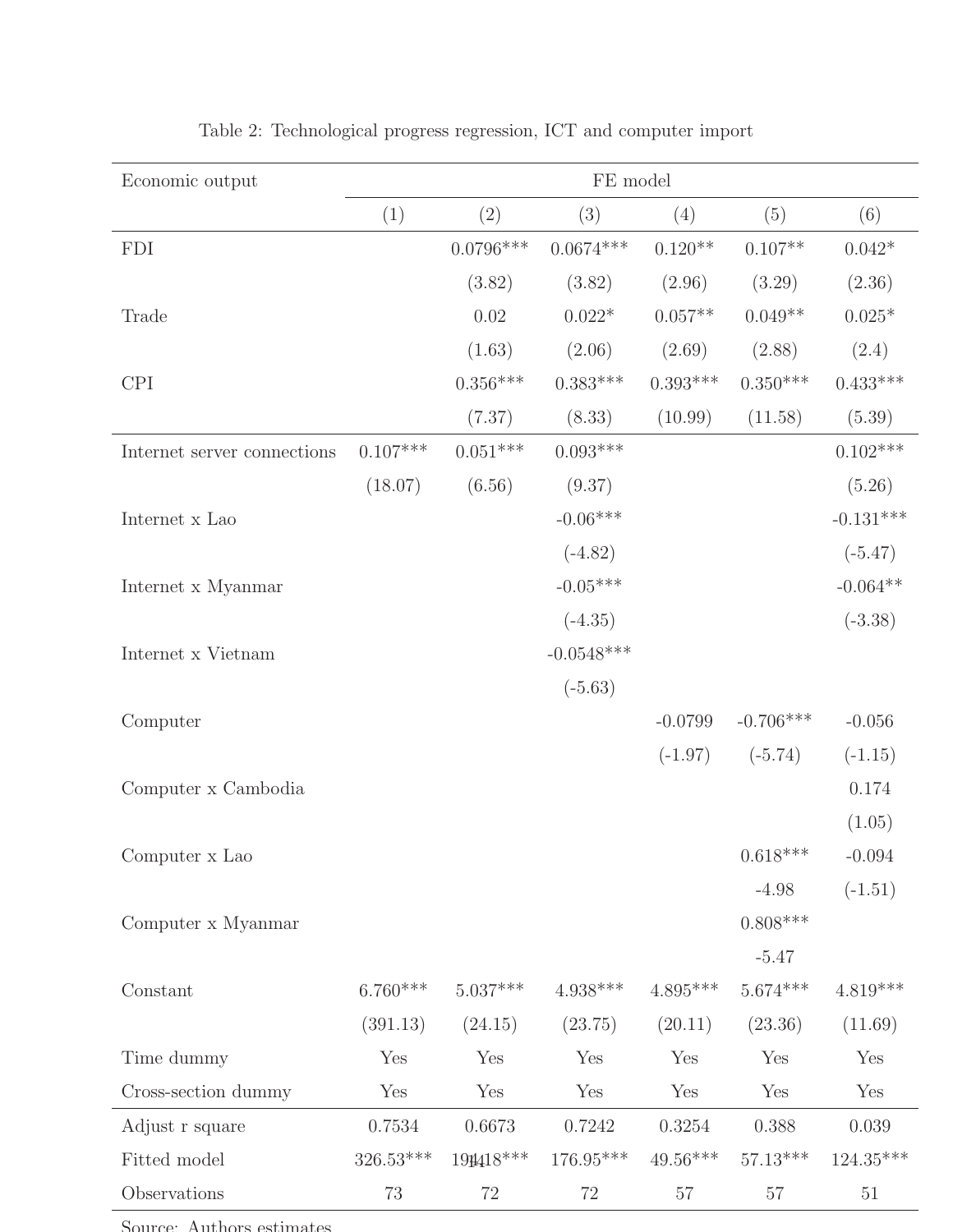| Economic output             | RE model   |               |            |             |             |             |
|-----------------------------|------------|---------------|------------|-------------|-------------|-------------|
|                             | (1)        | (2)           | (3)        | (4)         | (5)         | (6)         |
| <b>FDI</b>                  |            | 0.021         | $0.007\,$  |             | $0.120**$   | $0.043***$  |
|                             |            | (0.4)         | (0.14)     |             | (3.03)      | (4.86)      |
| Trade                       |            | $-0.019$      | $-0.015$   |             | $0.065*$    | $0.024***$  |
|                             |            | $(-0.61)$     | $(-0.51)$  |             | (2.07)      | (7.08)      |
| <b>CPI</b>                  |            | 0.126         | 0.091      |             | $0.381**$   | $0.364***$  |
|                             |            | (0.7)         | (0.4)      |             | (2.68)      | (3.84)      |
| Internet server connections | $0.107***$ | $0.10^{\ast}$ | $0.074**$  |             |             | $0.054**$   |
|                             | (5.61)     | (2.15)        | (2.82)     |             |             | (2.81)      |
| Internet x Cambodia         |            |               | $0.097***$ |             |             | $0.024**$   |
|                             |            |               | (5.01)     |             |             | (2.58)      |
| Internet x Lao              |            |               | 0.035      |             |             | $-0.054***$ |
|                             |            |               | (1.12)     |             |             | $(-7.06)$   |
| Internet x Myanmar          |            |               | 0.034      |             |             |             |
|                             |            |               | $-1.34$    |             |             |             |
| Computer                    |            |               |            | $-0.271***$ | $-0.059$    | $-0.105***$ |
|                             |            |               |            | $(-4.38)$   | $(-1.38)$   | $(-4.63)$   |
| Computer x Cambodia         |            |               |            |             | $-0.220***$ | $-0.146***$ |
|                             |            |               |            |             | $(-6.59)$   | $(-31.61)$  |
| Computer x Lao              |            |               |            |             | $-0.016$    | $-0.009*$   |
|                             |            |               |            |             | $(-0.40)$   | $(-2.38)$   |
| Constant                    | $6.763***$ | $6.263***$    | $6.438***$ | $7.440***$  | $5.122***$  | $5.540***$  |
|                             | (88.21)    | (7.17)        | (6.02)     | (37.01)     | (6.98)      | (10.87)     |
| Time dummy                  | Yes        | Yes           | Yes        | Yes         | Yes         | Yes         |
| Cross-section dummy         | Yes        | Yes           | Yes        | Yes         | Yes         | Yes         |
| Adjust r square             | 0.7534     | 0.7517        | 0.8119     | 0.1075      | 0.8688      | 0.9694      |
| Observations                | $73\,$     | $72\,$        | $72\,$     | $62\,$      | $57\,$      | $51\,$      |

Table 3: Technological progress regression, robust SE

Source: Authors estimates

Note: Robust t-statistics in parentheses and  $\sharp^{**}$  p<0.1,  $^{**}$  p<0.05 and \* p<0.1.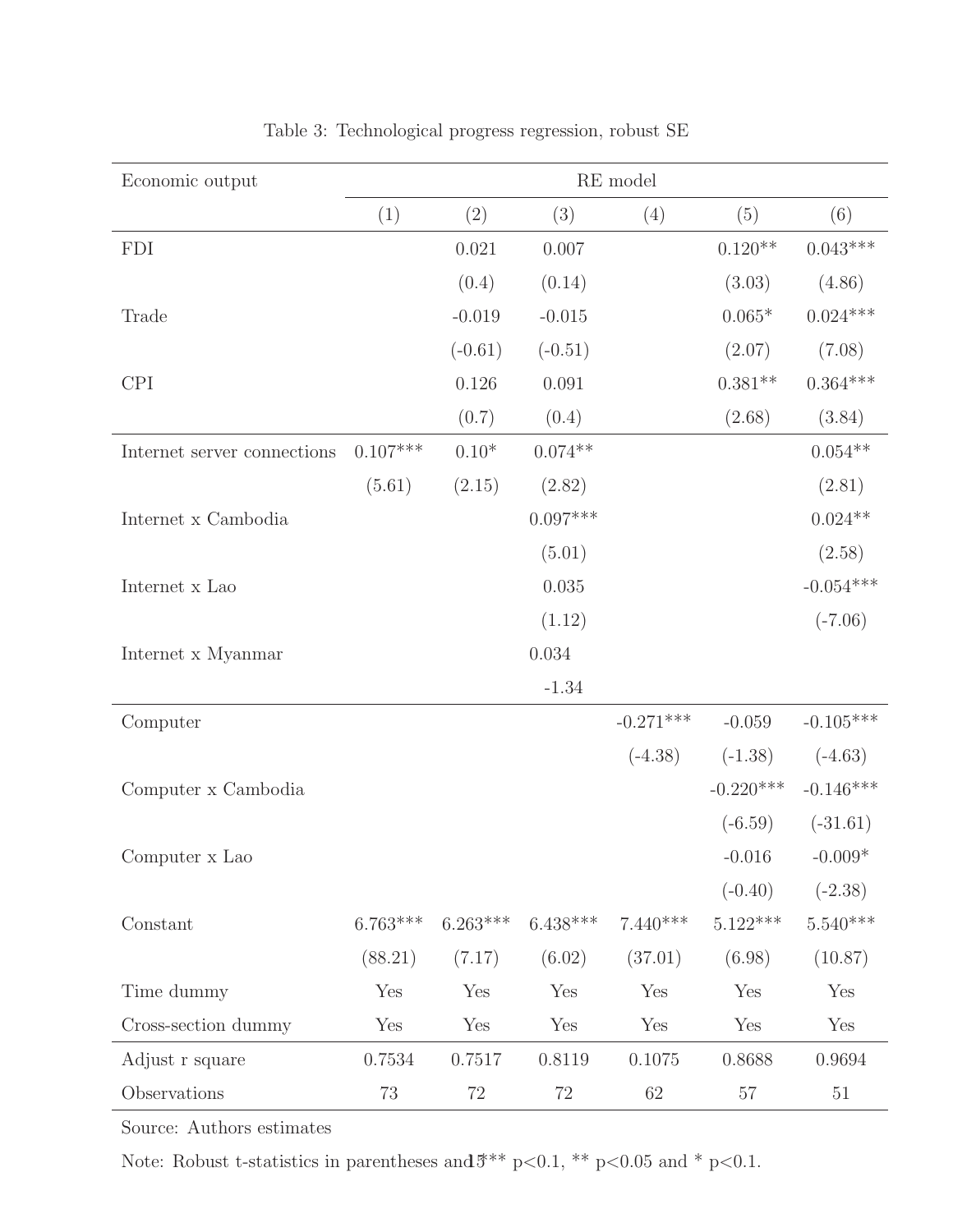| Economic output             |            | FE model          |                   |            |           |                 |
|-----------------------------|------------|-------------------|-------------------|------------|-----------|-----------------|
|                             | (1)        | (2)               | (3)               | (4)        | (5)       | (6)             |
| <b>FDI</b>                  |            | $0.0796**$        | $0.0674*$         |            | 0.107     | $0.0421^{\ast}$ |
|                             |            | (6.51)            | (5.84)            |            | (2.82)    | (8.68)          |
| Trade                       |            | 0.0195            | $0.0224$ *        |            | 0.0493    | $0.0247$ *      |
|                             |            | (2.53)            | (4.95)            |            | (3.14)    | (5.75)          |
| <b>CPI</b>                  |            | $0.356$ $^{\ast}$ | $0.383$ $^{\ast}$ |            | $0.35\,$  | 0.433           |
|                             |            | (3.5)             | (3.77)            |            | (2.79)    | (3.49)          |
| Internet server connections | $0.107*$   | 0.0505            | $0.0927**$        |            |           | $0.102^{\ast}$  |
|                             | (5.54)     | (2.59)            | (8.24)            |            |           | (6.59)          |
| Internet x Lao              |            |                   | $-0.0600$ **      |            |           | $-0.131$ *      |
|                             |            |                   | $(-6.92)$         |            |           | $(-6.81)$       |
| Internet x Myanmar          |            |                   | $-0.0500$ **      |            |           | $-0.0639*$      |
|                             |            |                   | $(-7.16)$         |            |           | $(-6.76)$       |
| Internet x Vietnam          |            |                   | $-0.055***$       |            |           |                 |
|                             |            |                   | $(-32.85)$        |            |           |                 |
| Computer                    |            |                   |                   | $-0.277$   | $-0.706*$ | $-0.0564$       |
|                             |            |                   |                   | $(-4.17)$  | $(-5.43)$ | $(-1.82)$       |
| Computer x Cambodia         |            |                   |                   |            |           | $0.174*$        |
|                             |            |                   |                   |            |           | (5.05)          |
| Computer x Lao              |            |                   |                   |            | $0.618*$  | $-0.0935$       |
|                             |            |                   |                   |            | (8.81)    | $(-1.75)$       |
| Computer x Myanmar          |            |                   |                   |            | $0.808*$  |                 |
|                             |            |                   |                   |            | (4.48)    |                 |
| Constant                    | $6.760***$ | $5.037**$         | $4.938**$         | $7.462***$ | $5.674*$  | $4.819*$        |
|                             | (858.25)   | (11.44)           | (11.41)           | (32.35)    | (8.13)    | (8.71)          |
| Time dummy                  | Yes        | Yes               | Yes               | Yes        | Yes       | Yes             |
| Cross-section dummy         | Yes        | Yes               | Yes               | Yes        | Yes       | Yes             |
| Adjust r square             | 0.7534     | 0.6673            | 0.7242            | 0.1075     | 0.388     | 0.039           |
| Observations                | $73\,$     | <b>TØ</b>         | $72\,$            | $62\,$     | $57\,$    | $51\,$          |

Table 4: Technological progress regression, robust SE

Source: Authors estimates. Robust t-statistics in parentheses and \*\*\* p<0.1, \*\* p<0.05 and \* p<0.1.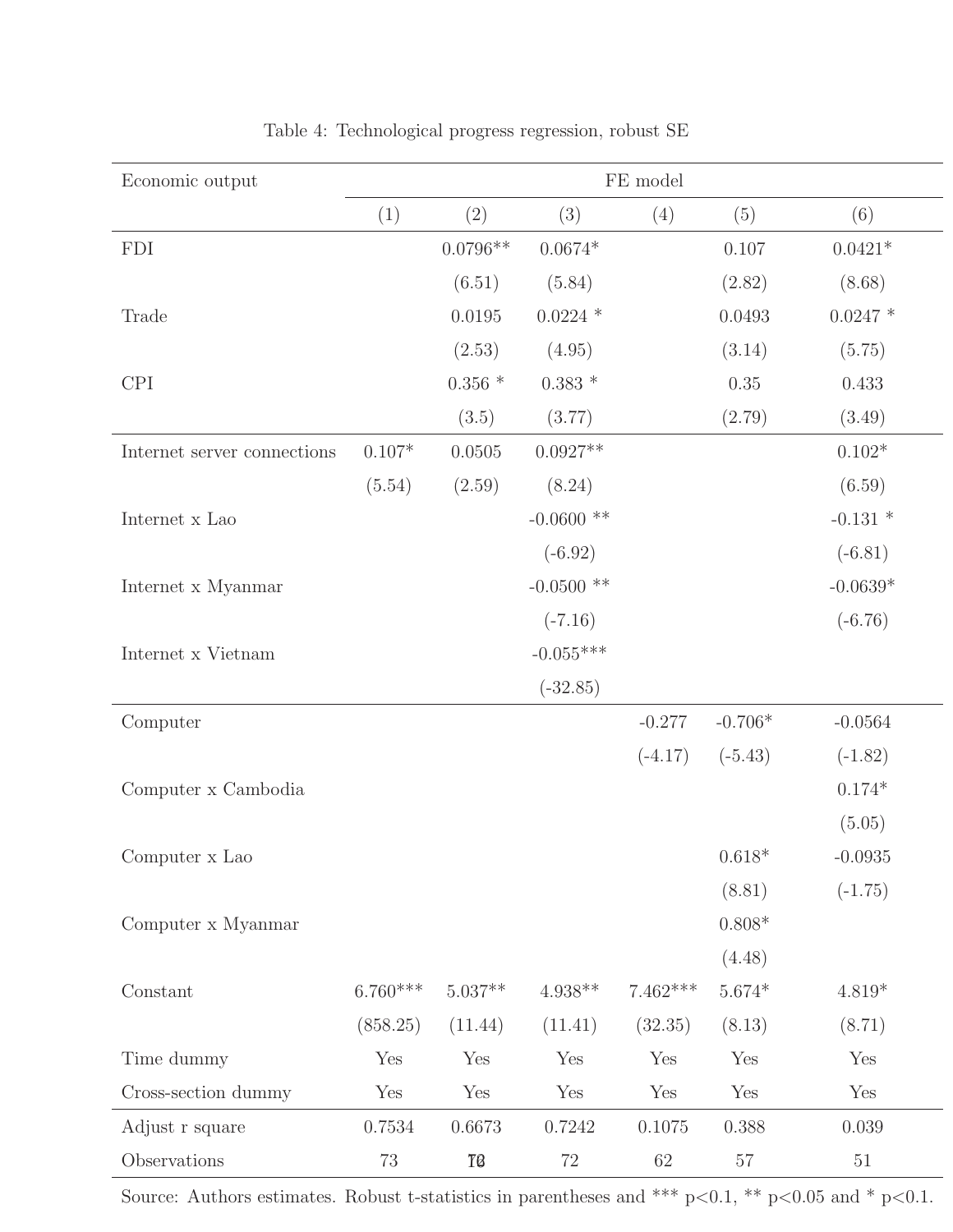#### References

- 1. Adak, M. (2015). Technological Progress, Innovation and Economic Growth; the Case of Turkey . World Conference on Technology, Innovation and Entrepreneurship (pp. 776 782). Procedia - Social and Behavioral Sciences 195.
- 2. Ahmad Jafari Samimi et al. (2015). ICT Economic Growth: A Comparison Between Developed Developing Countries. International Journal of Life Science and Engineering, 1(1), 26 - 32.
- 3. Alani, J. (2012). Effects Of Technological Progress And Productivity On Economic Growth In Uganda. International Conference on Applied Economics (ICOAE) 2012 (pp. 14 23). Procedia Economics and Finance.
- 4. Benhassen, H. M. (2015). Impact of Information Technology and Communication on Economic Growth. International Journal of Economics, Finance and Management, 4(2).
- 5. Gemma Estrada, D. P. (2010). Financial Development and Economic Growth in Developing Asia. Asian Development Bank.
- 6. Hausman, J. (1978). Specification tests in econometrics. Econometrica,  $46(6)$ , 1251-1271.
- 7. Hsiao C. (1986). Analysis of panel data. Cambridge: Cambridge University Press.
- 8. Hlya K. . (2015). Technological Change and Economic Growth. World Conference on Technology, Innovation and Entrepreneurship (pp. 649 654). emphProcedia - Social and Behavioral Sciences, 195.
- 9. Judge et al., (1985). The Theory and Practice of Econometrics. 2nd ed. New York: Wiley.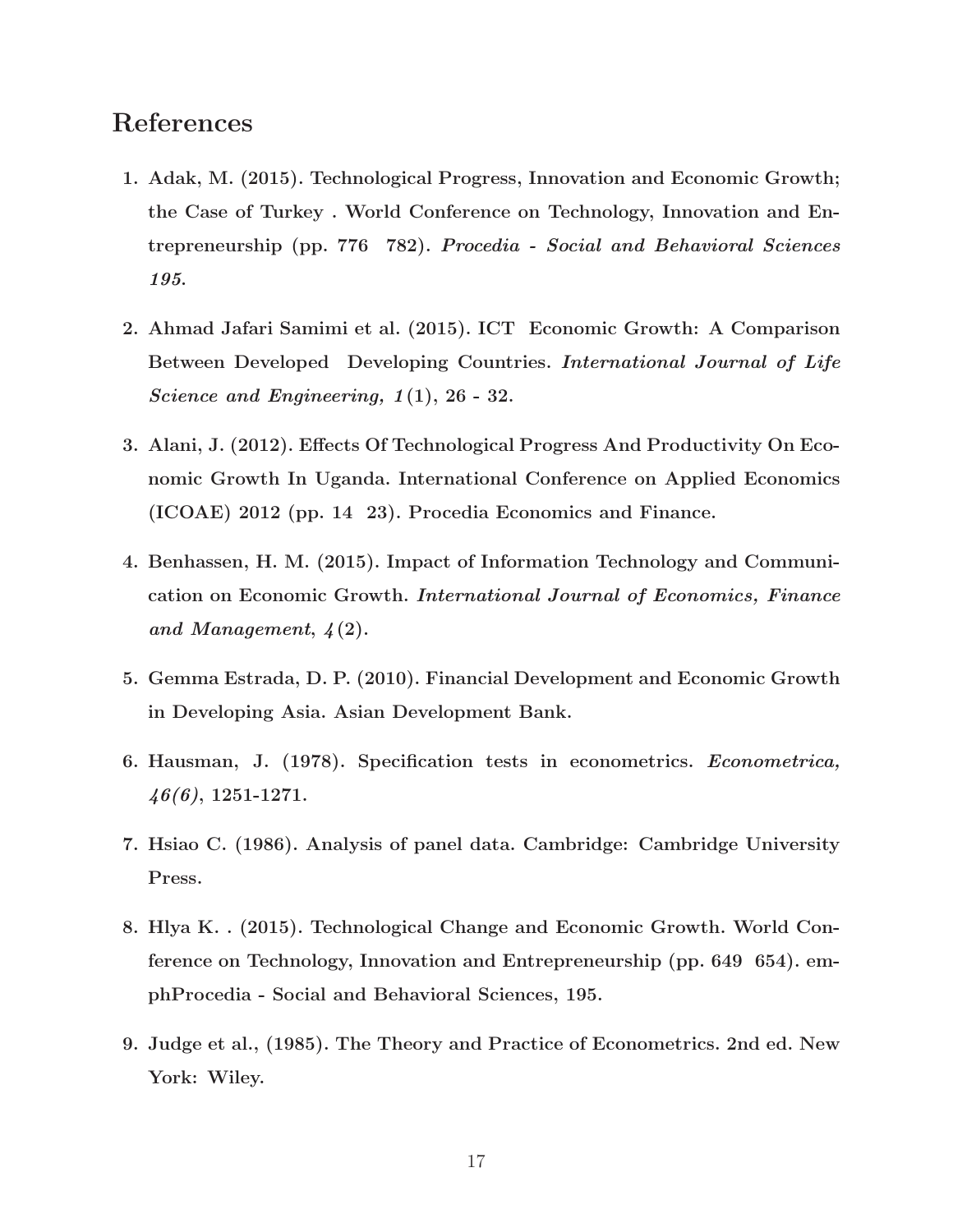- 10. Kemp, S. (16 Feb 2017). Digital in Southeast Asia in 2017. Retrieved from https://wearesocial.com/special-reports/digital-southeast-asia-2017
- 11. Khuong Vu -, K. (n.d.). Measuring the Impact of ICT Investments on Economic Growth. Program on Technology and Economic Policy, Harvard Kennedy School of Government.
- 12. M. Farhadi, R. I. (2012). Information and Communication Technology Use and Economic Growth. PLoS ONE, 7(11). doi:10.1371/journal.pone.0048903
- 13. M. Kuppusamy, M. R. (2009). Whose ICT Investment Matter to Economic Growth: Private or Public? the Malaysia Persepctive. The Electronic Journal on Information Systems in Developing Countries, 1-19.
- 14. Niebel, T. (n.d.). ICT and Economic Growth Comparing Developing, Emerging and Developed Countries. IARIW 33rd General Conference . Rotterdam, the Netherlands.
- 15. Saidi, K. H. (2015). Econometric Analysis of the Relationship Between ICT and Economic Growth in Tunisia. Journal of the Knowledge Economy,  $6(4)$ , 11911206.